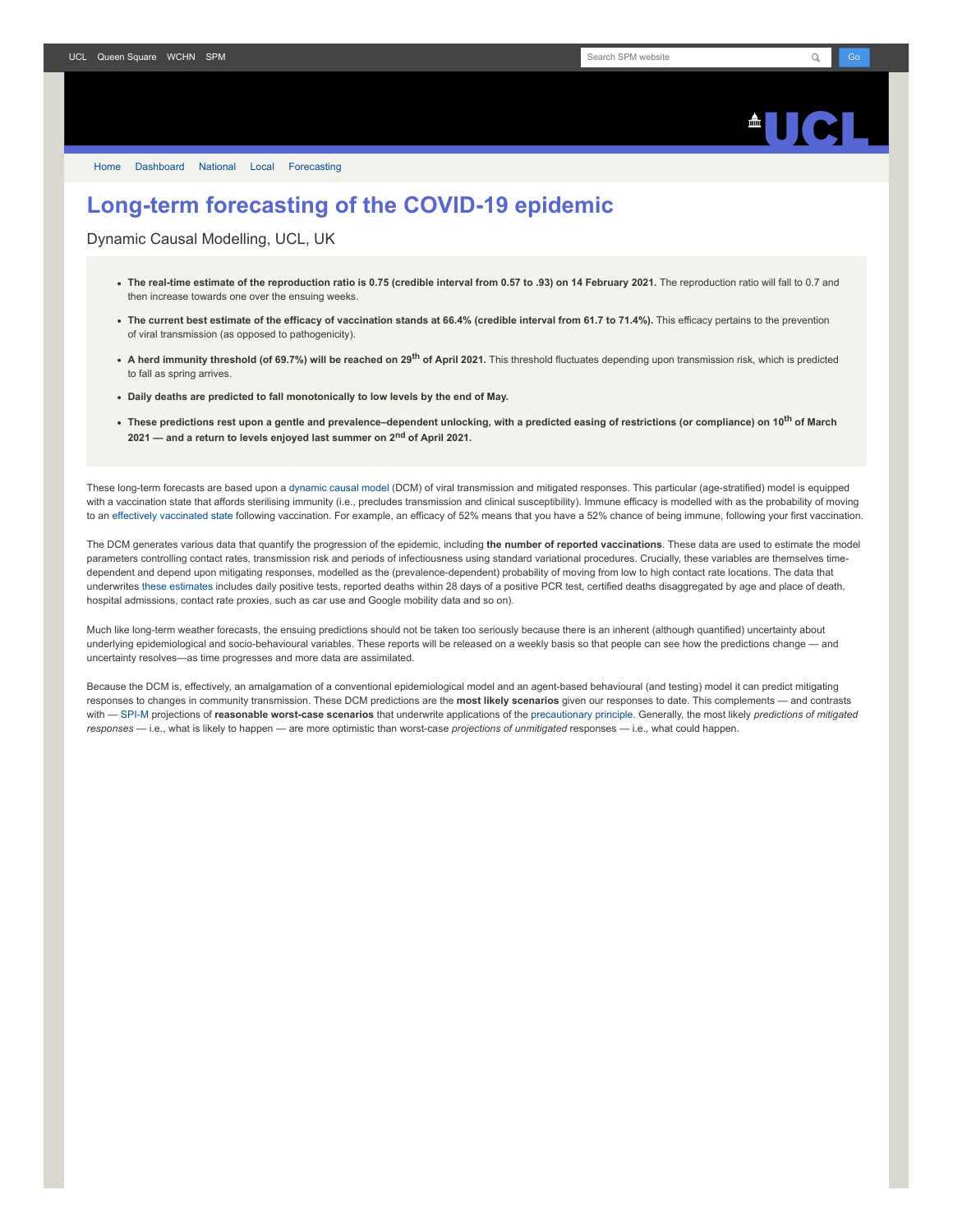

**Prevalence and reproduction ratio:** this panel provides a forecast of (i) the **prevalence of infection** and (ii) the reproduction ratio or **R-number** (blue and orange lines, respectively) with their accompanying confidence intervals (shaded areas). These forecasts are based upon parameters estimated from the data up until the reporting date (the vertical line). The data include [GOV.UK estimates](https://www.gov.uk/guidance/the-r-number-in-the-uk#latest-r-and-growth-rate) of the R-number, which are shown for comparison with the DCM estimates. The black dots correspond to the GOV.UK (SPI-M consensus) estimates moved backwards in time by 16 days from their date of reporting.

The DCM estimate of the R-number is based upon a [generative model](https://en.wikipedia.org/wiki/Generative_model) (i.e., a real-time estimate using data assimilation), while the [consensus estimates from the SPI-M](https://www.gov.uk/guidance/the-r-number-in-the-uk#contents) are based upon retrospective (i.e., Bayesian regression) analysis of recent data.

**Attack rate and immunity:** this panel shows long-term forecasts of **attack rate, population or herd immunity** and the number of vaccinations. In addition, an estimate of the **herd immunity threshold** is provided (yellow line). The vertical line illustrates the time at which herd immunity reaches the herd immunity threshold. Based upon the changes in testing, death rate and other data, one can estimate the efficacy of vaccination. The attack rate corresponds to the number of people who have been infected since the onset of the outbreak (blue line). This can be supplemented with a small proportion of the population that is estimated to have pre-existing immunity (e.g., mucosal immunity or cross immunoreactivity with other SARS viruses), shown in red. The combination can be read as the herd or population immunity.

The herd immunity threshold is based upon the effective reproduction ratio under pre-pandemic contact rates. The reproduction ratio corresponds to the product of the contact rate, transmission risk and mean infectious period. Note that the herd immunity threshold fluctuates. This reflects the fact that transmission risk changes with time. In this model, transmission risk is modelled as a seasonal fluctuation multiplied by smooth function of time ([parameterised with a discrete cosine set](https://www.medrxiv.org/content/10.1101/2021.01.10.21249520v1)). A fluctuating transmission risk accommodates changes in transmissibility (e.g., due to viral evolution) that is contextualised by seasonal variations in transmission (e.g., due to changes in temperature, humidity, socialising outdoors and the propensity for aerosol transmission).

The current estimates of the herd immunity threshold show that it has risen substantially since last July and is predicted to fall again during the spring. Clearly, there is a substantial amount of uncertainty about these long-term forecasts—as indicated by the wide credible intervals. Part of this uncertainty is due to the fluctuations in transmission risk.

**Daily deaths:** this panel shows fatality rates as assessed by patients who died within 28 days of positive PCR test and people who died from certified COVID-19. The former represents an underestimate of COVID-related mortality, where the degree of underestimation depends upon testing rates. The discrepancy is adequately modelled by evaluating the probability of succumbing to COVID-19 and having had a positive PCR test within 28 days.

**Mobility and lockdown:** a long-term forecast of locking and unlocking, based upon car use—as quantified by the Department of Transport—and Google mobility data. These measures of mobility are expressed in terms of the percentage of pre-pandemic levels. The expected mobility has been thresholded at three levels to illustrate different levels of lockdown. The dates on the lower (graded pink) bar annotate a transition from a more restrictive level of mobility to a less restrictive level. Forecasts of mobility are based upon underlying contact rates that depend upon the prevalence of infection—and are then modulated with a smooth function of time (parameterised with Fourier coefficients).

This dynamic causal model includes age-stratification into three groups (below the age of 25, between 25 and 65 and over 65 years of age). The contact rates within and between the three groups (for high and low contact rate locations) are estimated from the data, under mildly informative lognormal shrinkage priors. Please see the following [technical report](https://arxiv.org/abs/2011.12400) for further technical details.

## **Changes since last report:**

■ Fluctuations in contact rate – that were modelled with a discrete cosine set – are now modelled with a Fourier set. This means the modulation of contact rates is assumed to repeat every year (as opposed to the circular boundary conditions implied by a discrete cosine set).